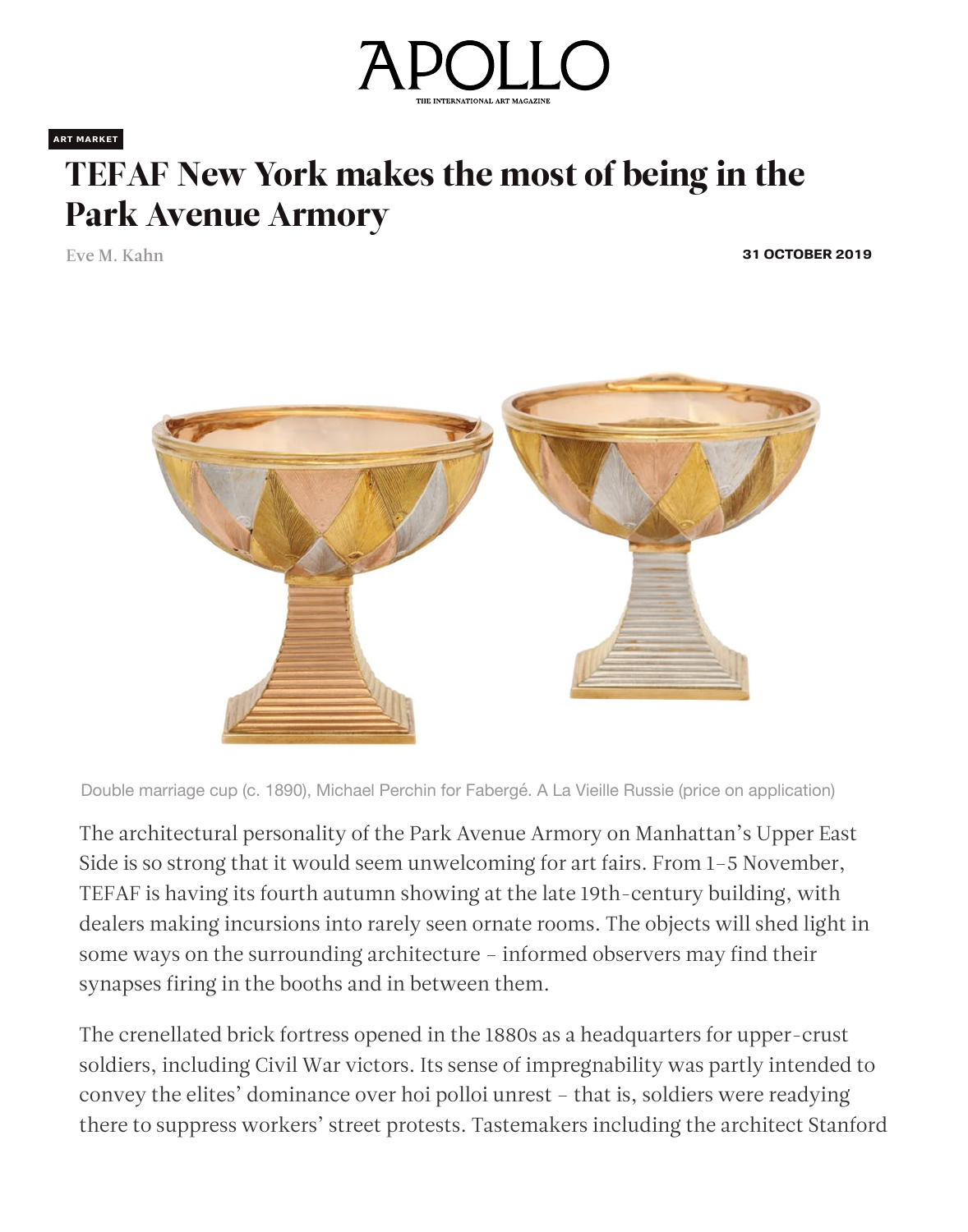White, and the protean designers Lockwood de Forest, Candace Wheeler and Louis Comfort Tiffany filled the Armory's corridors and crannies with carved and painted tributes to military heroes and spoils of war. In recent decades, the nonprofit Park Avenue Armory Conservancy has raised hundreds of millions of dollars to restore the structure. Its barrel-vaulted drill hall has become known for enormous avant-garde art installations: billowing textiles, dancers leaping off platforms. TEFAF is among the first fairs to occupy the reception and clubhouse spaces tucked away on the ground and first floors, which have honey-coloured, domestic-looking mahogany panelling as well as intimidating iron light fixtures shaped like weaponry. This year, for the first time, a handful of TEFAF New York stands will have two dealers each, mingling contemporary art with related ancient works.

Bringing all this together in Victorian surroundings 'will lead to new ways of thinking about old work', says Sofie Scheerlinck, the managing director of TEFAF New York. The dealers, she says, 'are excited about showing off a booth that they could actually live in themselves'. The effect is meant of course to inspire purchasers, too, to envision how well the combinations might work at home.



*Portrait of George Washington* (*c*. 1798), Gilbert Stuart. Hirschl & Adler Galleries (price on application)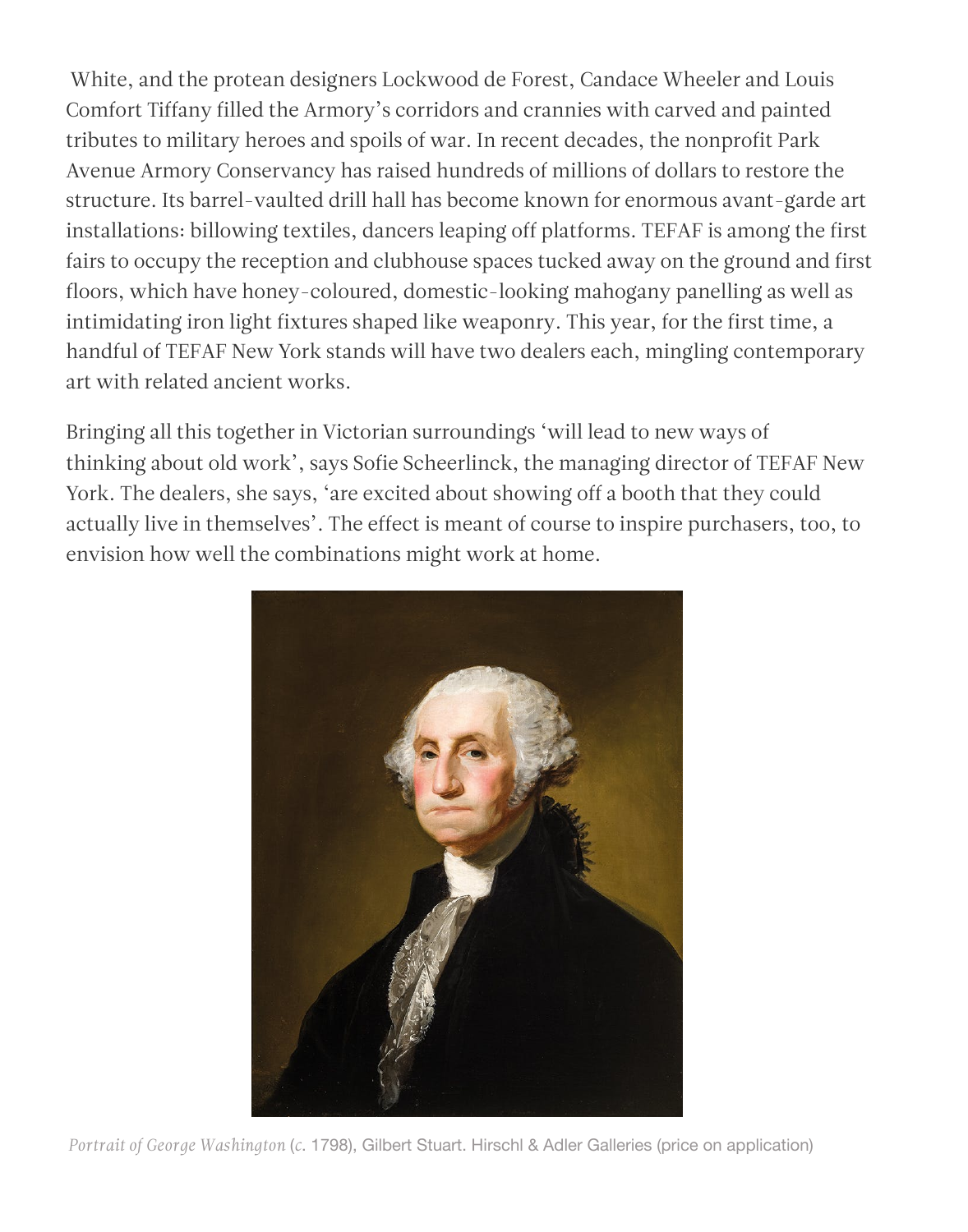London-based Charles Ede is pairing antiquities with abstract paintings and sculpture from Sean Kelly Gallery (New York). Striated markings and ridges will echo each other on an Egyptian granite stele densely etched with hieroglyphics worshipping the sun, a headless Roman marble god draped in a high-relief toga and a cross-hatched work by Idris Khan. A neon inscription by Joseph Kosuth will adjoin a Roman plaque written by a freed male slave to a freedwoman – which will resonate with anyone aware that Lincoln's troops helped fund the Armory. Martin Clist, Charles Ede's managing director, says the show's contemporary components 'will give spice and extra vibrancy' and lead to 'surprising conversations'.

Lillian Nassau, a Manhattan-based specialist in Louis Comfort Tiffany's work, is setting up a booth tightly connected to the building's original design team. Arlie Sulka, the gallery's owner, has found a flared fireplace hood that Tiffany had made in the 1880s from Japanese iron sword-guards called *tsuba*. Dozens of the inches-wide discs, with geometric, floral and bird motifs, were pieced together on mica substrates that let firelight glow through. The *tsuba* pillar originally channelled smoke into the Manhattan skies from the library of Tiffany's turreted masonry townhouse on East 72nd Street, designed in collaboration with Stanford White and Lockwood de Forest. The men would have been checking on their nearby Armory project while the fireplace was in progress – and *tsuba*-related rondel motifs can be found throughout the Armory, in metal balconies, stained-glass windows, woodwork and wall-coverings. By the 1910s, Tiffany had transferred the hood to the smoking room at his Alhambra-inspired country home, Laurelton Hall, in a Long Island hamlet. That property was largely destroyed in a fire in

1957, and the fireplace hood was salvaged and long kept in storage. Sulka would not yet disclose how she will display the architectural element, except to say: 'It's going to be extremely dramatic.'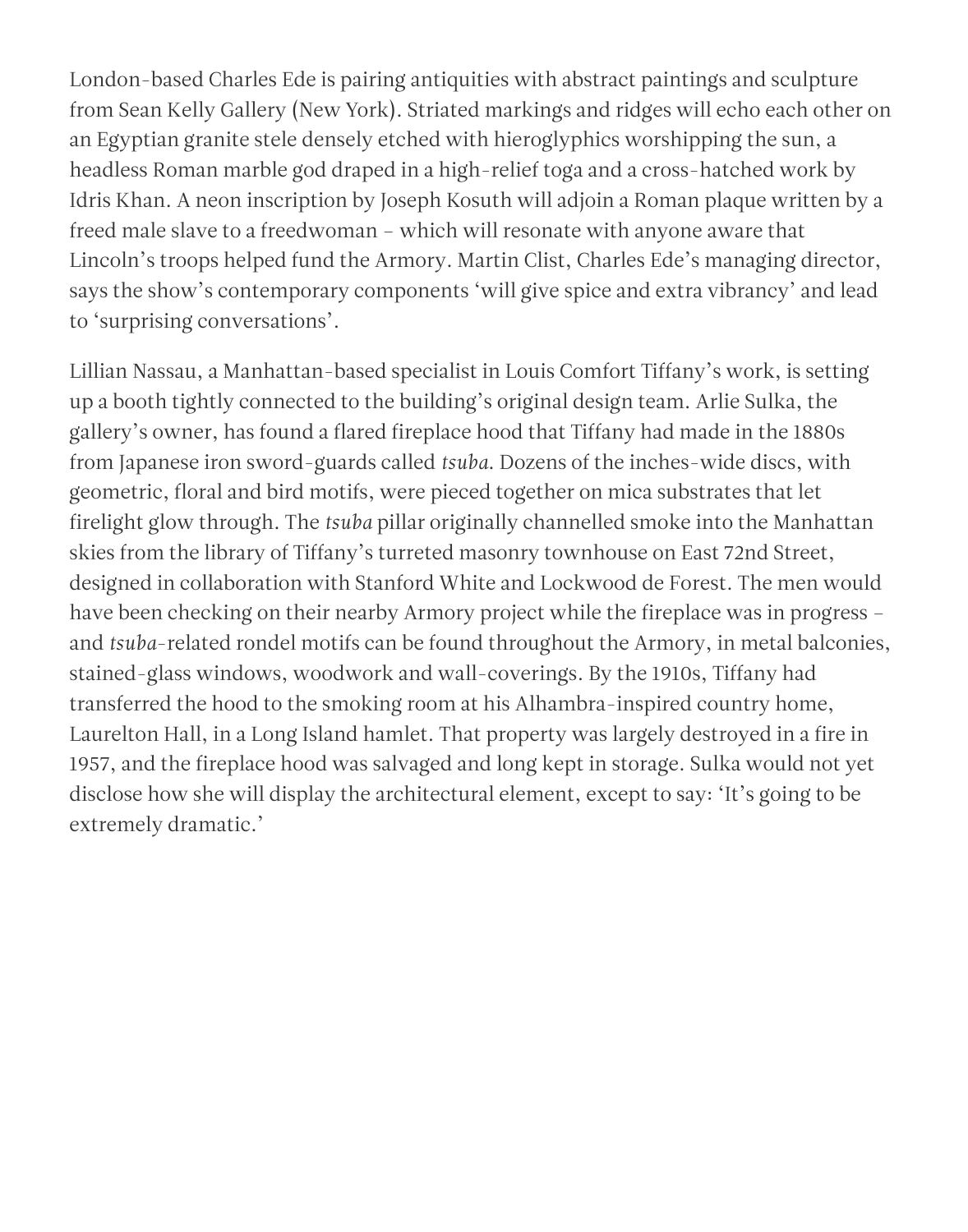

'Japonisme' vase (c. 1876), Tiffany & Co. S.J. Shrubsole (price on application)

## [Charl](https://twitter.com/intent/tweet?url=https://www.apollo-magazine.com/tefaf-new-york-fall-2019/&text=TEFAF%20New%20York%20makes%20the%20most%20of%20being%20in%20the%20Park%20Avenue%20Armory)es Tiffany, Louis's retailer father, developed a s[table of ar](https://facebook.com/sharer.php?u=https://www.apollo-magazine.com/tefaf-new-york-fall-2019/)tists who derived

[inspir](https://www.linkedin.com/shareArticle?url=https://www.apollo-magazine.com/tefaf-new-york-fall-2019/)ation for Tiffany & Co. inventory from Japanes[e antiqu](mailto:?subject=TEFAF%20New%20York%20makes%20the%20most%20of%20being%20in%20the%20Park%20Avenue%20Armory&body=Read%20TEFAF%20New%20York%20makes%20the%20most%20of%20being%20in%20the%20Park%20Avenue%20Armory%20-%20https://www.apollo-magazine.com/tefaf-new-york-fall-2019/)es. Silver specialist S.J. Shrubsole is filling its TEFAF booth with *japoniste* mixed-metal vessels from the 1870s and '80s, which Tiffany & Co. staffers inlaid with botanical motifs and fish. Threedimensional insects clamber along the rims, and the blossoms and foliage range from lotuses starting to bud to gourd leaves eroded by autumn rain. Benjamin Miller, the gallery's director of research, reports that scholarly digging is underway to identify owners whose monograms are entwined with vines. Meanwhile, Shrubsole has already made a major discovery about the provenance of a baluster-stemmed silver ciborium, long mislabelled a 19th-century continental piece. It is now believed to have been made in the 1680s by John Cooqus for one of Charles II's chapels. Its close cousin, James II's Holyrood ciborium, belongs to National Museums Scotland. Shrubsole's find survived the chapel destructions, Miller theorises, when 'a priest snuck it out under his cloak'.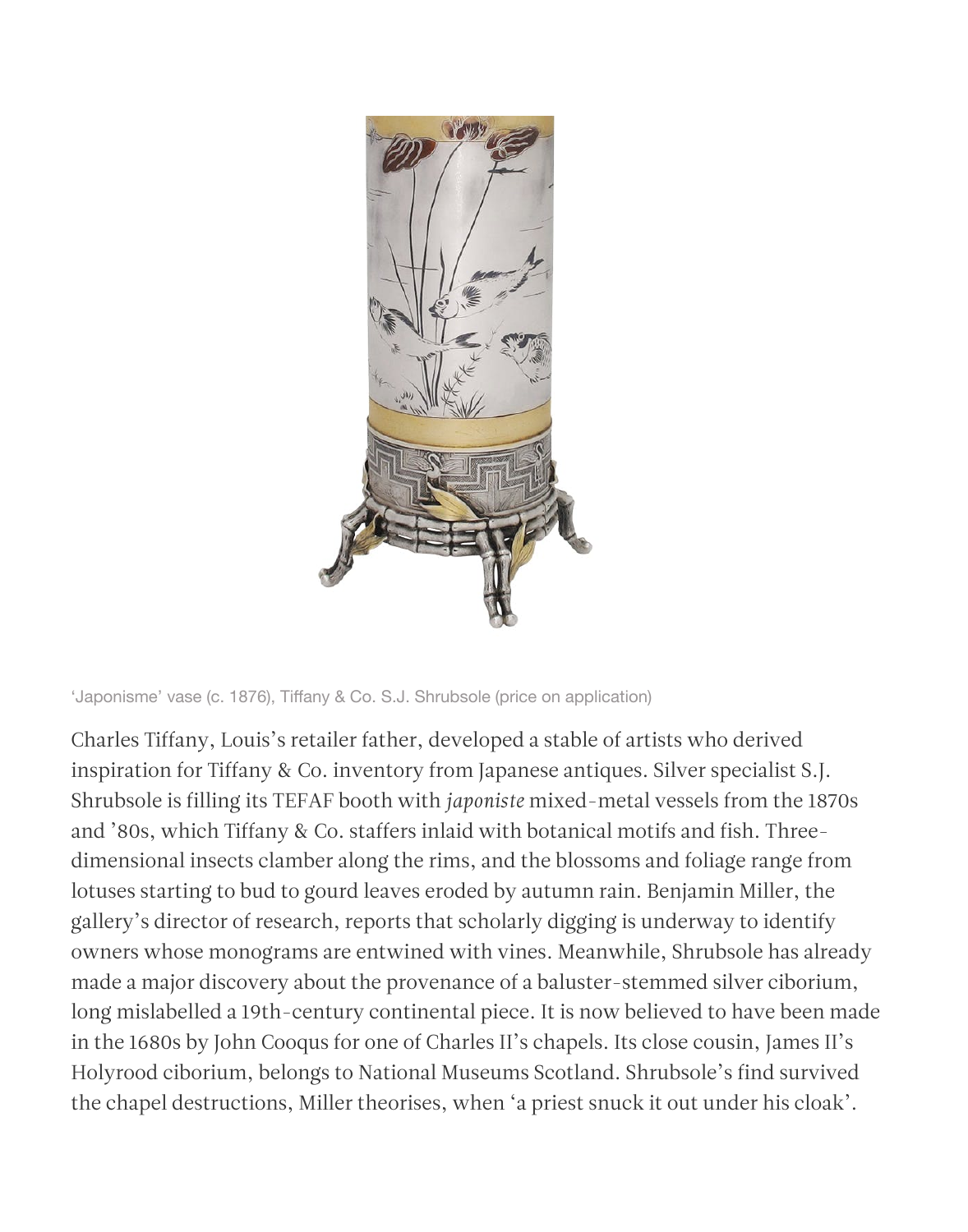groundbreaking 'African Negro Art' show and was photographed by Walker Evans. Elle Shushan, a portrait-miniatures specialist, has been stockpiling for TEFAF with images of 19th-century Britons in India by artists including George Chinnery's star pupil Maria Bellett Browne. A portrait of George Washington by Gilbert Stuart from around 1798 (at Hirschl & Adler Galleries) spent much of the 19th century in the hands of the British eccentric Reginald Cholmondeley and the Orientalist painter Frederick Goodall. No one knows which prosperous couple first owned twin Fabergé marriage cups on ziggurat pedestals (at A La Vieille Russie), covered in peacock feathers made of five shades of gold.

While researching this article, I kept finding more connections between material for sale and Armory history. Tiffany and Fabergé patrons, workers and family members



*Jane Eliza Russell, Lady Russell* (1816), Maria Bellett Browne. Elle Shushan (price on application)

Tambaran Gallery is offering a 19th-century wooden spirit with a heart-shaped face made by the central African Fang people, which has been largely forgotten since 1935, when it appeared in the Museum of Modern Art's